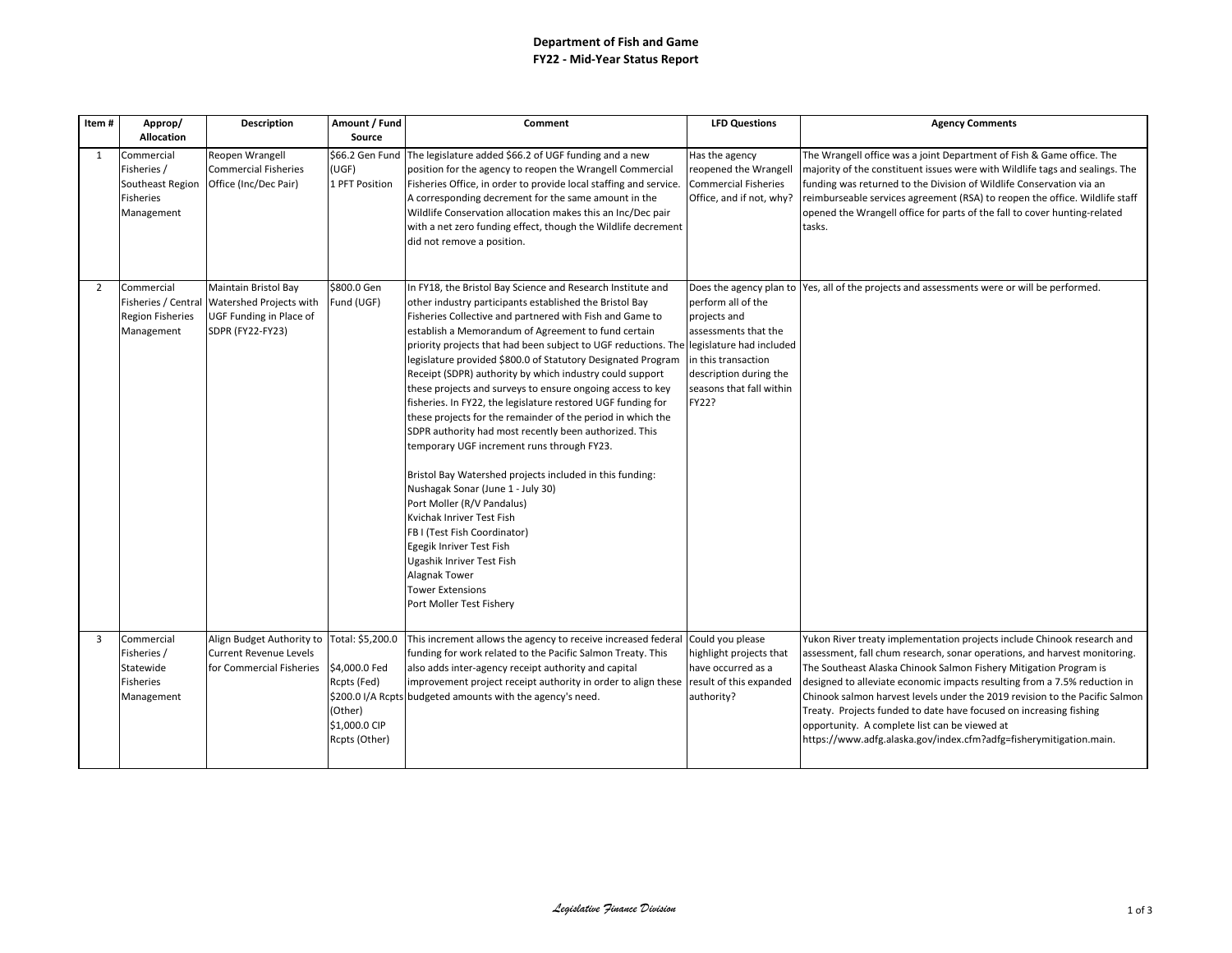## **Department of Fish and Game FY22 - Mid-Year Status Report**

| Item# | Approp/<br><b>Allocation</b>                                      | <b>Description</b>                                                                                           | Amount / Fund<br>Source                                           | Comment                                                                                                                                                                                                                                                                                                                                                                                                                                                                                                                                                        | <b>LFD Questions</b>                                                                                              | <b>Agency Comments</b>                                                                                                                                                                                                                                                                                                                                                                                                                                                                                                                                 |
|-------|-------------------------------------------------------------------|--------------------------------------------------------------------------------------------------------------|-------------------------------------------------------------------|----------------------------------------------------------------------------------------------------------------------------------------------------------------------------------------------------------------------------------------------------------------------------------------------------------------------------------------------------------------------------------------------------------------------------------------------------------------------------------------------------------------------------------------------------------------|-------------------------------------------------------------------------------------------------------------------|--------------------------------------------------------------------------------------------------------------------------------------------------------------------------------------------------------------------------------------------------------------------------------------------------------------------------------------------------------------------------------------------------------------------------------------------------------------------------------------------------------------------------------------------------------|
| 4     | Commercial                                                        | Increase Use of                                                                                              | Net Zero                                                          | Upon learning of a projected Commercial Fisheries Entry                                                                                                                                                                                                                                                                                                                                                                                                                                                                                                        | Was this fund swap                                                                                                | In items #4 and #5 both of these helped to provide some relief to the                                                                                                                                                                                                                                                                                                                                                                                                                                                                                  |
|       | Fisheries /<br>Statewide<br><b>Fisheries</b>                      | Commercial Crew License<br>Revenues to Replace UGF<br>and CFEC Receipts                                      | (\$783.5) Gen<br>Fund (UGF)                                       | Commission (CFEC) receipt shortfall, the legislature chose to<br>increase the Commercial Crew License receipt authority<br>(GF/Prgm) in this fund change, and further decrease the                                                                                                                                                                                                                                                                                                                                                                             | sufficient to alleviate<br>pressures on the CFEC<br>fund?                                                         | pressures of the CFEC fund but not in the long term especially at the rate of<br>revenue currently being collected.                                                                                                                                                                                                                                                                                                                                                                                                                                    |
|       | Management                                                        |                                                                                                              | \$1,500.0<br>GF/Prgm (DGF)<br>(\$716.5) CFEC<br>Rcpts (DGF)       | amount of CFEC receipt authority in order to avoid over-<br>appropriating the CFEC fund balance. While the legislature<br>did accept the \$783.5 UGF decrement associated with this<br>transaction, a separate IncOTI for \$800.0 UGF was added to<br>temporarily offset this reduction.                                                                                                                                                                                                                                                                       | These fund changes<br>along with the one-time<br><b>UGF</b> increment<br>described in Item 5<br>resulted in a net | Item #4 was a fund swap so all projects are existing. The GFPR funds<br>(commercial crew licenses) will be utilized instead of CFEC receipts to cover<br>the existing projects and will be expended. The increased use of GFPR funds<br>is not sustainable past FY2024 if revenues remain constant and not past<br>FY2023 if revenues decline.                                                                                                                                                                                                         |
|       |                                                                   |                                                                                                              |                                                                   | Fiscal Analyst Comment: The agency has approximately a \$3.3 lincrease of \$800.0 DGF<br>million carryforward balance accumulated in Commercial<br>Crew License receipts, so spending at this appropriated level<br>will deplete these funds in two fiscal years. The overall impact License Receipts. Will<br>of this fund change and the UGF increment in item 5 results in the agency expend<br>a net increase of \$800.0 in funding and authority. The agency                                                                                              | authority from<br><b>Commercial Crew</b><br>those funds?                                                          | Item #5 will be used to replace existing DGF authority for FY2022. The UGF<br>authority will be utilized for existing projects and will be expended.                                                                                                                                                                                                                                                                                                                                                                                                   |
|       |                                                                   |                                                                                                              |                                                                   | is not obligated to increase spending, and may chose to<br>preserve the affected fund sources. Regardless, the<br>Commercial Crew License receipt carryforward balance is not<br>a sustainable fund source, and will ultimately need to be<br>replaced to maintain agency operations.                                                                                                                                                                                                                                                                          |                                                                                                                   |                                                                                                                                                                                                                                                                                                                                                                                                                                                                                                                                                        |
| 5     | Commercial<br>Fisheries /<br>Statewide<br>Fisheries<br>Management | <b>UGF Appropriation to</b><br>Prevent Shortfall of CFEC<br>Receipts                                         | \$800.0 Gen<br>Fund (UGF)<br>IncOTI                               | For several years, the Commercial Fisheries Entry Commission<br>(CFEC) receipt carryforward balance has been spent down and<br>gradually depleted, as the use of CFEC receipts has increased<br>in order to offset UGF reductions to Commercial Fisheries.<br>The CFEC agency requires a carryforward balance of those<br>seasonal receipts in order to operate, and cannot rely on<br>current year license and permit fees revenues due to timing<br>and volatility. This one-time increment of UGF will<br>temporarily offset agency reliance on CFEC funds. |                                                                                                                   |                                                                                                                                                                                                                                                                                                                                                                                                                                                                                                                                                        |
| 6     | Wildlife<br>Conservation /<br>Wildlife<br>Conservation            | Align Budget Authority to<br><b>Current Revenue Levels</b><br>for Wildlife Conservation<br>Pittman-Robertson | \$9,500.0 Fed<br>Rcpts (Fed)<br>\$1,500.0<br>Fish/Game<br>(Other) | Total: \$11,000.0 This authority ensures that the Department can secure the<br>full federal apportionment of Pittman-Robertson funds and<br>provide a sufficient amount of Fish and Game funds to meet<br>the 3-1 state match requirement (\$1 of state funds for every<br>\$3 of federal funding). In previous years, this authority was<br>shifted to the Capital budget, though the ongoing nature of<br>these projects make the funding an appropriate candidate for<br>inclusion in the operating budget.                                                 | What is the status of the<br>State's ability to match<br>and utilize Pittman<br>Robertson funds?                  | Including both FY22 operating authority and FY22 capital authority, the<br>division has sufficient spending authority and will obligate enough federal<br>funds to avoid reversion of those funds in the future. Similarly, the division<br>also currently has access to sufficient authority to match those federal<br>dollars with state Fish and Game funds.<br>Should federal tax receipts continue to increase the availability of federal<br>Pittman-Robertson dollars in future years, further review of authority may<br>need to be revisited. |